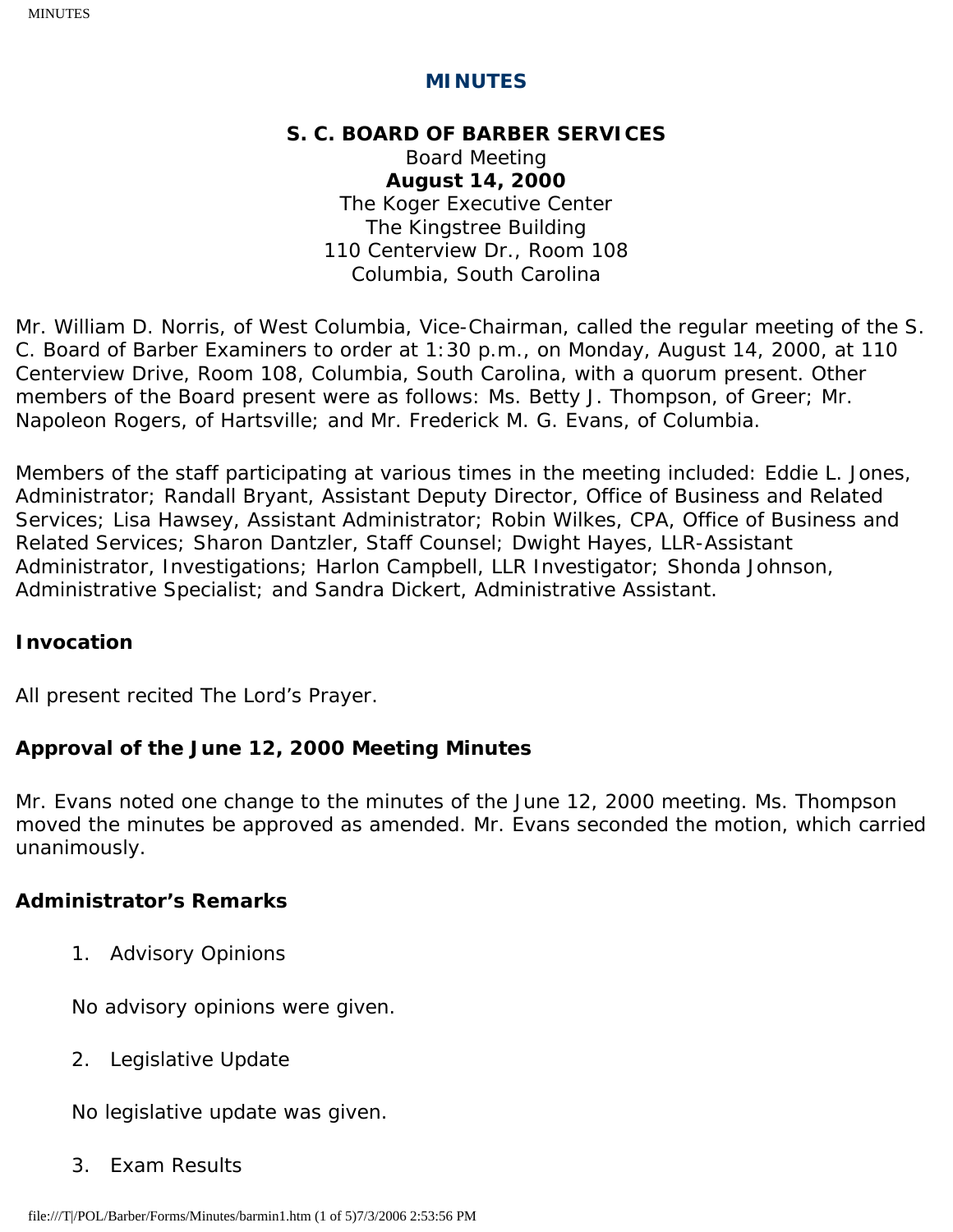Mr. Jones presented the members with the exam results from June 2000 and July 2000. The board members expressed their concern over the failure rated of the students taking the written exam. The board directed staff to gather information for the next ninety days on the written exams regarding whether or not the examinees failing are attending barber schools or are enrolled in on-the-job training (OJT).

Mr. Harlon Campbell briefly discussed a case concerning Mr. Esuerry. Mr. Esuerry briefly spoke to the board. Mr. Esuerry was directed to take the practical exam during September 2000.

4. National Barber Convention

Mr. Jones stated the two gifts have been purchased for the convention. He noted that the gifts are two sets of glasses and state pens.

Mr. Norris briefly discussed the convention.

### **Old Business**

1. New License Category

Following a brief discussion the board determined there is no need for a new license category to be established.

#### **New Business**

#### Discussion Items

1. Review of Annual Budget and Proposed Fee Increase

Mr. Robin Wilkes, CPA, of the Office of Business and Related Services presented and discussed the board with the budget over the last four years. He then presented the board with modest fee increases, which would allow the board to operate with a balanced budget. He noted it would take more than one year for the board to work itself out of the deficit. The board determined it would table a decision in the matter until the October 9<sup>th</sup> meeting.

2. Review of Internet Services

Mr. Bryant briefly discussed the agency's Internet home page, including the Board of Barber Examiner's web page and the Navigator with the board.

3. Certificate of Appreciation for Mr. Angus Wyman "A.W." Manuel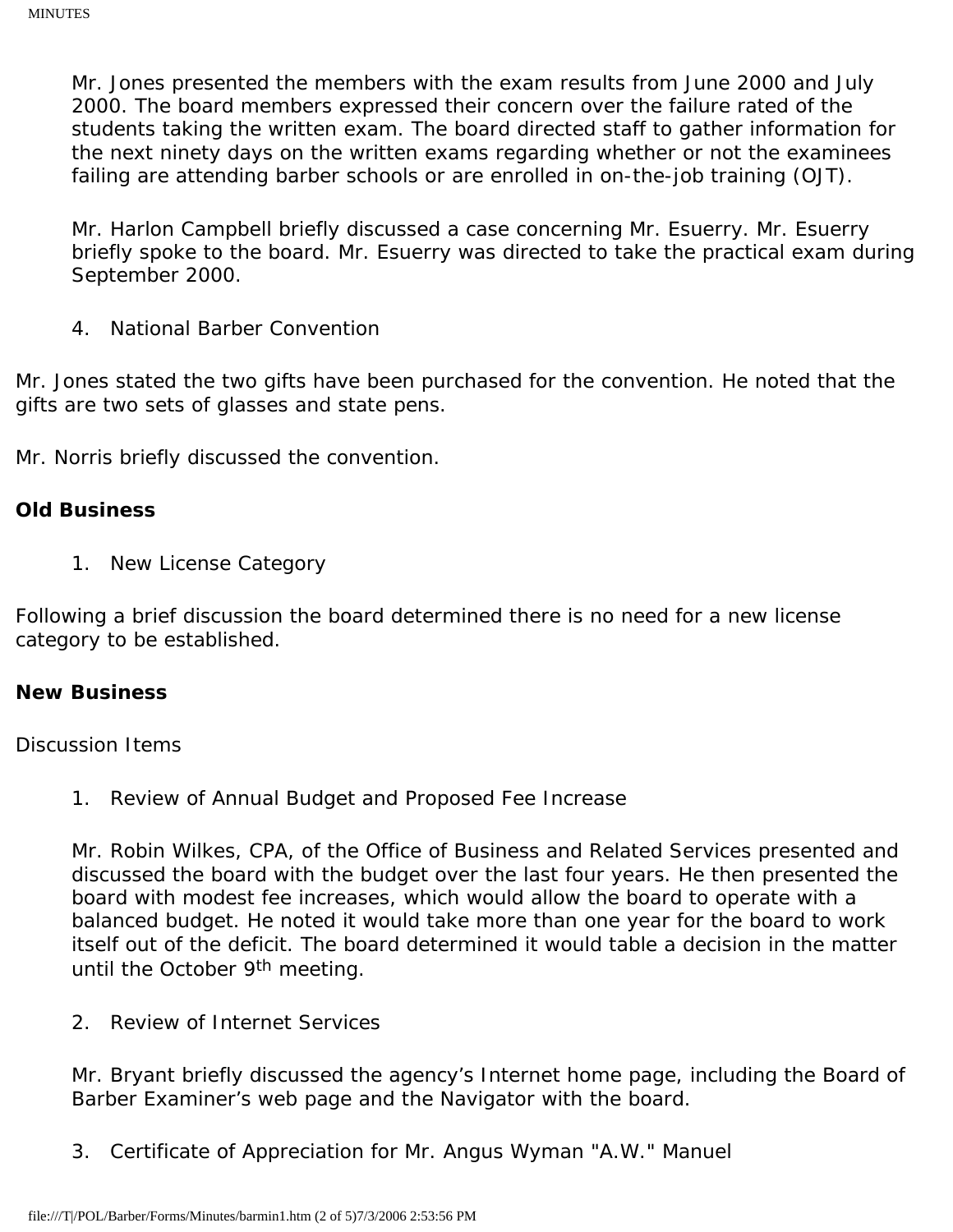Mr. Norris presented a Certificate of Appreciation to Mrs. Ashley Dusenbury. Mrs. Dusenbury appeared before the board on behalf of her grandfather, Mr. Angus Wyman "A. W." Dusenbury. Mrs. Dusenbury read into record the letter she had written to Mr. Norris.

4. Checks for License Renewal

Mr. John Rabon spoke briefly to the board regarding having to write two checks to renew individual licenses and shop licenses.

Action Items

- 1. Request for Extension of Work Permit
	- a. Kareem A. Smalls

Mr. Smalls has accumulated 1,064 hours in the past 24 months. Mr. Smalls briefly discussed his OJT with the board.

Mr. Rogers moved the board grant Mr. Smalls an extension of his work permit for one year. The motion was seconded by Ms. Thompson and passed unanimously.

b. Michael Williams

Mr. Rogers moved the board grant Mr. Williams an extension of his work permit for one year. Ms. Thompson seconded the motion, which passed unanimously.

c. David Chestnut

Mr. Chestnut briefly discussed the problems he has had obtaining his hours for OJT. Mr. Evans asked that the staff investigator review the matter of the alleged sale of drugs of which Mr. Chestnut had alluded.

Ms. Thompson moved the board grant Mr. Chestnut an extension of his work permit. The motion was seconded by Mr. Evans and unanimously passed.

Ms. Darlene Cook, an OJT instructor, stated her students were present for the OJT training session but did not attend since she was unable to attend the meeting. She asked the board to allow her to obtain their OJT packages and review all of the materials with them.

Ms. Thompson stated she had spoken with Ms. Cook prior to the meeting. She noted that Ms. Cook's two students were present at the OJT class this morning and that Ms. Cook did not get to the class until after the meeting was over.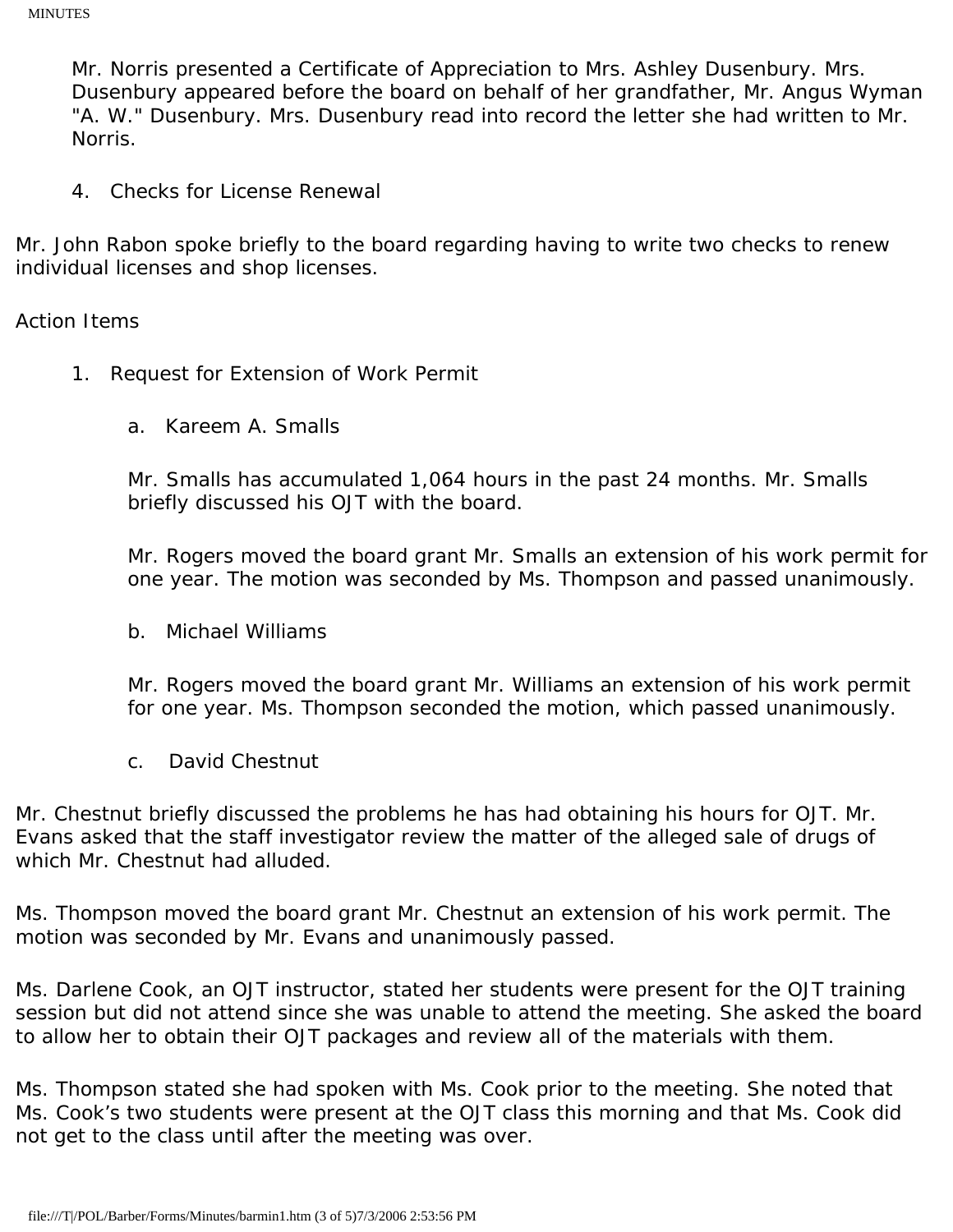MINUTES

Following a brief discussion, Mr. Evans moved the board grant an exception to the rule and allow Ms. Cook to review two OJT packages with her students and that Ms. Cook provide to staff affidavits outlining that she has completed the orientation, with her responsibilities and rights as well as the students rights. Mr. Rogers seconded the motion, which carried unanimously.

## **Public Comments**

There were no public comments made during this meeting.

### **Executive Session**

Mr. Evans moved the board enter executive session to discuss disciplinary actions. Mr. Rogers seconded the motion, which carried unanimously.

### **Return to Public Session**

Mr. Norris noted for the record that no votes were taken while the board was in executive session.

Mr. Evans moved the board approve the July 2000 complaint approval report. Ms. Thompson seconded the motion, which carried unanimously.

Mr. Evans moved the board approve the August 2000 complaint approval report. The motion was seconded by Mr. Rogers and unanimously passed.

Mr. Evans moved the board amend the June 12, 2000 minutes on page two, the last paragraph, the second to the last sentence reflect that the temporary work permit be for one year and that this change be reflected in the other areas of the minutes regarding temporary permits. The motion was seconded by Mr. Rogers and carried unanimously.

### **Adjournment**

There being no further business, Mr. Evans moved the meeting be adjourned. Mr. Rogers seconded the motion, which carried unanimously.

The August 14, 2000 meeting of the S. C. Board of Barber Examiners adjourned at 3:20 p.m.

The next meeting of the S. C. Board of Barber Examiners will be held on October 9, 2000.